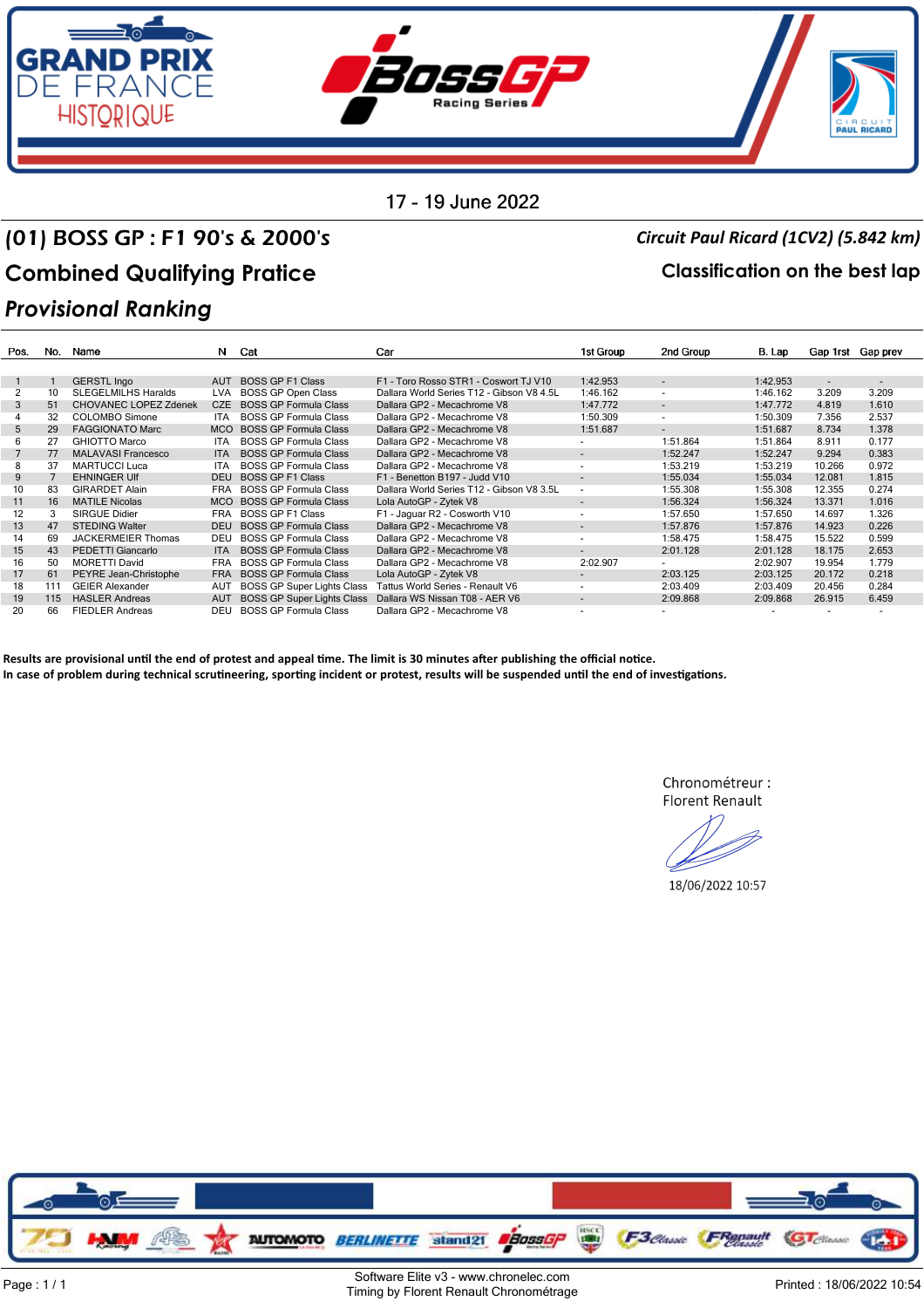

## (01) BOSS GP : F1 90's & 2000's *Circuit Paul Ricard (1CV2) (5.842 km)*

### **Qualifying Practices - 1st Group Lap by lap**

| Laps                     | Time                                  | S1               | S <sub>2</sub>               | SP                       | S <sub>3</sub>           | L. Lap                   |  | Laps Time | S <sub>1</sub> | S <sub>2</sub> | SP | S <sub>3</sub> |
|--------------------------|---------------------------------------|------------------|------------------------------|--------------------------|--------------------------|--------------------------|--|-----------|----------------|----------------|----|----------------|
|                          |                                       |                  |                              |                          |                          |                          |  |           |                |                |    |                |
|                          | No. 1, GERSTL Ingo, Pos. 1            |                  |                              |                          |                          |                          |  |           |                |                |    |                |
| 1                        | 10:12:05<br>10:13:48                  | 34.153<br>28.649 | 33.890<br>30.799             | 282.7<br>281.9           | 45.728<br>43.944         | 2:06.022<br>1:43.392     |  |           |                |                |    |                |
| $\overline{c}$<br>3      | 10:15:37                              | 28.479           | 31.140                       | 284.9                    | 48.592                   | 1:48.211                 |  |           |                |                |    |                |
| $\overline{\mathbf{4}}$  | 10:17:20                              | 28.560           | 30.681                       | 283.4                    | 44.021                   | 1:43.262                 |  |           |                |                |    |                |
| 5                        | 10:19:03                              | 28.473           | 30.639                       | 282.7                    | 43.841                   | 1:42.953                 |  |           |                |                |    |                |
| $\blacksquare$           | ÷,                                    | $\blacksquare$   | -                            | ÷                        | $\overline{\phantom{a}}$ | $\overline{\phantom{a}}$ |  |           |                |                |    |                |
|                          |                                       |                  |                              |                          |                          |                          |  |           |                |                |    |                |
|                          | No. 10, SLEGELMILHS Haralds, Pos. 2   |                  |                              |                          |                          |                          |  |           |                |                |    |                |
| $\mathbf{1}$             | 10:13:01                              | 55.640           | 49.226                       | 248.8                    | 54.299                   | 3:01.918                 |  |           |                |                |    |                |
| $\overline{2}$           | 10:14:48                              | 30.239           | 32.474                       | 260.2                    | 44.651                   | 1:47.364                 |  |           |                |                |    |                |
| 3                        | 10:16:34                              | 29.407           | 32.297                       | 260.8                    | 44.458                   | 1:46.162                 |  |           |                |                |    |                |
| $\overline{4}$           | 10:18:21                              | 29.324           | 32.274                       | 276.2                    | 44.580                   | 1:46.178                 |  |           |                |                |    |                |
| $\blacksquare$           | $\overline{\phantom{a}}$              | $\blacksquare$   | ÷,                           | $\overline{\phantom{a}}$ | $\blacksquare$           | ٠                        |  |           |                |                |    |                |
|                          |                                       |                  |                              |                          |                          |                          |  |           |                |                |    |                |
|                          | No. 29, FAGGIONATO Marc, Pos. 5       |                  |                              |                          |                          |                          |  |           |                |                |    |                |
| $\mathbf{1}$             | 10:12:25                              | 39.223           | 37.753                       | 247.1                    | 49.278                   | 2:26.355                 |  |           |                |                |    |                |
| $\overline{2}$           | 10:14:19                              | 31.602           | 33.976                       | 257.1                    | 48.109                   | 1:53.687                 |  |           |                |                |    |                |
| 3                        | 10:16:11                              | 31.083           | 34.023                       | 244.3                    | 46.824                   | 1:51.930                 |  |           |                |                |    |                |
| $\overline{4}$           | 10:18:03                              | 30.960           | 33.875                       | 262.7                    | 46.852                   | 1:51.687                 |  |           |                |                |    |                |
|                          |                                       | $\blacksquare$   | $\overline{\phantom{a}}$     | $\overline{\phantom{a}}$ |                          |                          |  |           |                |                |    |                |
|                          | No. 32, COLOMBO Simone, Pos. 4        |                  |                              |                          |                          |                          |  |           |                |                |    |                |
| 1                        | 10:12:20                              | 40.097           | 38.192                       | 232.2                    | 51.274                   | 2:20.631                 |  |           |                |                |    |                |
| $\overline{2}$           | 10:14:12                              | 31.174           |                              | 256.5                    | 46.598                   | 1:51.895                 |  |           |                |                |    |                |
|                          | 10:16:03                              | 30.721           | 34.123<br>33.937             | 258.3                    | 46.488                   | 1:51.146                 |  |           |                |                |    |                |
| 3                        |                                       | 30.619           | 33.637                       |                          | 46.053                   | 1:50.309                 |  |           |                |                |    |                |
| $\overline{4}$<br>5      | 10:17:53<br>10:19:47                  | 30.683           | 33.660                       | 231.2<br>231.7           | 49.514                   | Pit In                   |  |           |                |                |    |                |
| $\overline{\phantom{a}}$ |                                       |                  |                              |                          | $\blacksquare$           |                          |  |           |                |                |    |                |
|                          | $\blacksquare$                        | $\blacksquare$   | $\qquad \qquad \blacksquare$ | ÷                        |                          | $\overline{\phantom{a}}$ |  |           |                |                |    |                |
|                          | No. 50, MORETTI David, Pos. 6         |                  |                              |                          |                          |                          |  |           |                |                |    |                |
| $\mathbf{1}$             | 10:13:17                              | 48.208           | 43.474                       | 221.7                    | 55.683                   | 3:18.038                 |  |           |                |                |    |                |
| $\overline{2}$           | 10:15:41                              | 32.445           | 54.680                       | 204.1                    | 56.879                   | 2:24.004                 |  |           |                |                |    |                |
| 3                        | 10:17:44                              | 32.899           | 35.907                       | 251.7                    | 54.101                   | 2:02.907                 |  |           |                |                |    |                |
| $\overline{4}$           | 10:19:42                              | 32.327           | 38.711                       | 229.7                    | 47.451                   | Pit In                   |  |           |                |                |    |                |
|                          |                                       | $\blacksquare$   |                              | ä,                       | $\overline{\phantom{0}}$ |                          |  |           |                |                |    |                |
|                          |                                       |                  |                              |                          |                          |                          |  |           |                |                |    |                |
|                          | No. 51, CHOVANEC LOPEZ Zdenek, Pos. 3 |                  |                              |                          |                          |                          |  |           |                |                |    |                |
| 1                        | 10:12:11                              | 36.371           | 37.416                       | 229.2                    | 50.425                   | 2:11.819                 |  |           |                |                |    |                |
| $\overline{2}$           | 10:14:02                              | 30.159           | 34.967                       | 257.7                    | 45.724                   | 1:50.850                 |  |           |                |                |    |                |
| 3                        | 10:15:49                              | 29.600           | 32.884                       | 250.0                    | 45.316                   | 1:47.800                 |  |           |                |                |    |                |
| $\overline{\mathbf{4}}$  | 10:17:37                              | 29.835           | 32.844                       | 260.8                    | 45.093                   | 1:47.772                 |  |           |                |                |    |                |
| 5                        | 10:19:44                              | 36.246           | 40.962                       | 210.5                    | 49.295                   | Pit In                   |  |           |                |                |    |                |
|                          |                                       |                  | $\overline{\phantom{a}}$     | $\overline{\phantom{a}}$ | $\blacksquare$           |                          |  |           |                |                |    |                |
|                          |                                       |                  |                              |                          |                          |                          |  |           |                |                |    |                |

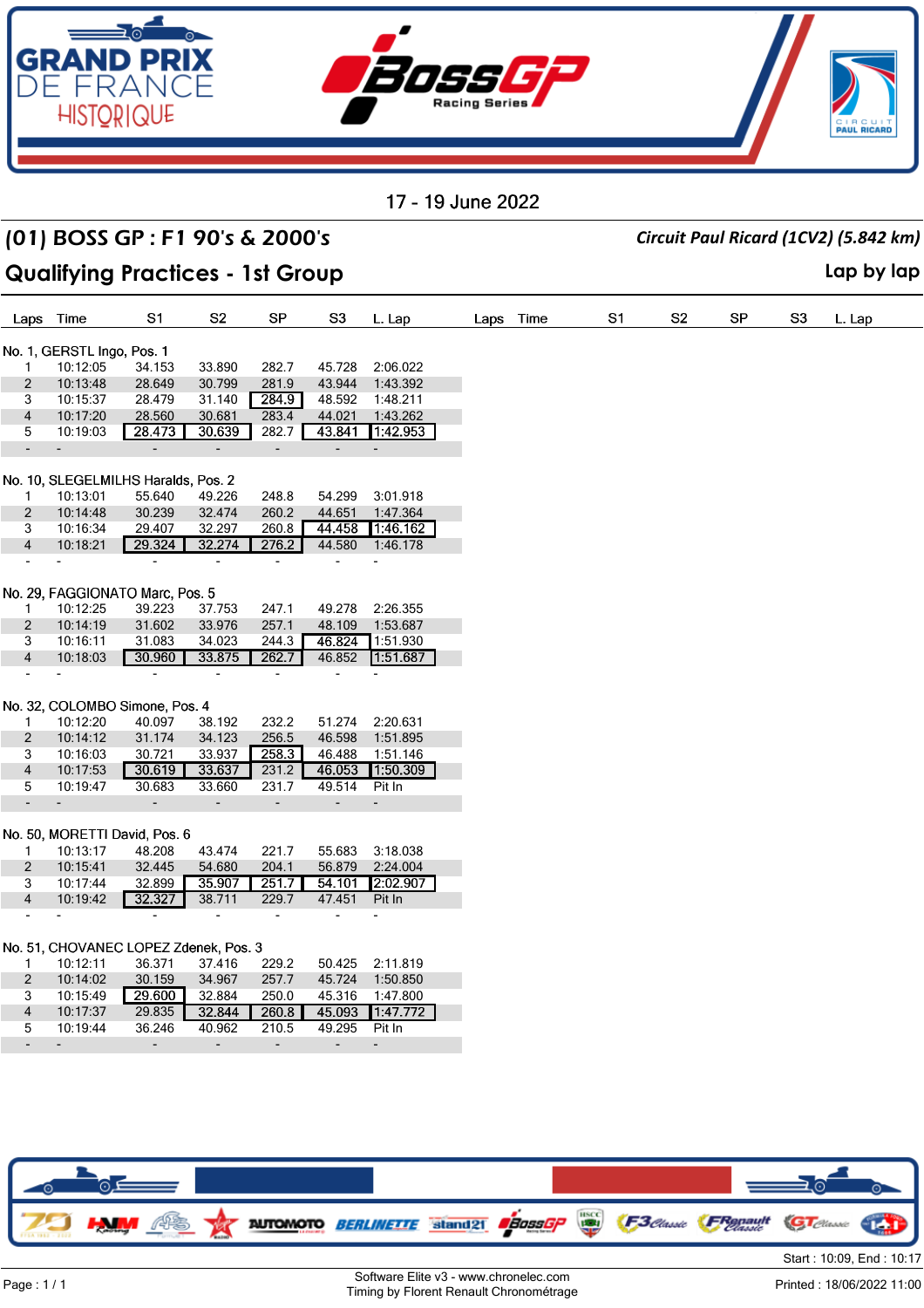

### (01) BOSS GP : F1 90's & 2000's *Circuit Paul Ricard (1CV2) (5.842 km)*

### **Qualifying Practices - 2nd Group Lap by lap**

| Laps                     | Time                         | S1                             | S <sub>2</sub>               | SP                       | S <sub>3</sub>           | L. Lap            | Laps                     | Time                     | S1                                     | S <sub>2</sub>               | <b>SP</b>                | S <sub>3</sub>           | L. Lap   |
|--------------------------|------------------------------|--------------------------------|------------------------------|--------------------------|--------------------------|-------------------|--------------------------|--------------------------|----------------------------------------|------------------------------|--------------------------|--------------------------|----------|
|                          | No. 3, SIRGUE Didier, Pos. 7 |                                |                              |                          |                          |                   | 8                        | 10:38:14                 | 31.632                                 | 34.142                       | 257.7                    | 47.445                   | 1:53.219 |
| $\mathbf{1}$             | 10:24:18                     | 39.687                         | 46.442                       | 199.6                    | 56.659                   | 4:06.315          | 9                        | 10:40:08                 | 31.630                                 | 34.604                       | 250.0                    | 48.039                   | 1:54.273 |
| $\overline{2}$           | 10:26:18                     | 33.686                         | 35.173                       | 258.9                    | 50.738                   | 1:59.597          | 10                       | 10:42:11                 | 32.205                                 | 39.616                       | 201.4                    | 50.539                   | Pit In   |
| 3                        | 10:28:14                     | 32.448                         | 34.927                       | 271.3                    | 49.102                   | Pit In            | $\overline{a}$           | $\overline{\phantom{a}}$ | $\overline{\phantom{a}}$               | $\overline{\phantom{a}}$     |                          | $\overline{\phantom{0}}$ |          |
| $\overline{\mathbf{4}}$  | 10:36:39                     | 6:54.532                       | 37.968                       | 254.1                    | 52.263                   | 8:24.763          |                          |                          |                                        |                              |                          |                          |          |
| 5                        | 10:38:37                     | 32.772                         | 34.932                       | 258.3                    | 49.946                   | 1:57.650          |                          |                          | No. 43, PEDETTI Giancarlo, Pos. 10     |                              |                          |                          |          |
| 6                        | 10:40:36                     | 32.677                         | 35.046                       | 255.3                    | 51.904                   | 1:59.627          | 1                        | 10:24:44                 | 43.027                                 | 44.320                       | 249.4                    | 56.609                   | 4:32.415 |
|                          |                              |                                |                              |                          |                          |                   | 2                        | 10:26:54                 | 35.089                                 | 37.368                       | 255.3                    | 57.608                   | 2:10.065 |
|                          |                              |                                |                              |                          |                          |                   | 3                        | 10:28:59                 | $\overline{\phantom{a}}$               | $\blacksquare$               | $\blacksquare$           | $\blacksquare$           | 2:04.288 |
|                          | No. 7, EHNINGER Ulf, Pos. 4  |                                |                              |                          |                          |                   | $\overline{4}$           | 10:31:57                 | $\overline{\phantom{a}}$               | $\overline{\phantom{a}}$     | $\blacksquare$           | $\overline{\phantom{a}}$ | 2:58.604 |
| 1                        | 10:22:41                     | 43.529                         | 42.264                       | 256.5                    | 54.327                   | 2:29.145          | 5                        | 10:34:30                 | 57.665                                 | 39.381                       | 250.5                    | 56.108                   | 2:33.154 |
| $\overline{c}$           | 10:24:42                     | 33.271                         | 35.341                       | 254.7                    | 52.527                   | 2:01.139          | 6                        | 10:36:55                 | 38.462                                 | 49.555                       | 254.7                    | 56.303                   | 2:24.320 |
| 3                        | 10:26:40                     | 32.253                         | 35.550                       | 251.7                    | 49.454                   | 1:57.257          | 7                        | 10:38:56                 | 33.019                                 | 35.564                       | 243.2                    | 52.545                   | 2:01.128 |
| 4                        | 10:28:30                     | 32.993                         | 35.575                       | 279.0                    | 42.203                   | Pit In            | 8                        | 10:40:59                 | 33.599                                 | 36.719                       | 237.3                    | 52.816                   | 2:03.134 |
| 5                        | 10:35:23                     | 5:24.162                       | 36.910                       | 260.8                    | 51.439                   | 6:52.511          |                          |                          |                                        |                              |                          |                          |          |
| 6                        | 10:37:19                     | 32.170                         | 34.512                       | 258.9                    | 49.869                   | 1:56.551          |                          |                          |                                        |                              |                          |                          |          |
| 7                        | 10:39:14                     | 31.627                         | 34.046                       | 257.7                    | 49.361                   | 1:55.034          |                          |                          | No. 47, STEDING Walter, Pos. 8         |                              |                          |                          |          |
| 8                        | 10:41:05                     | 31.328                         | 35.872                       | 252.3                    | 43.361                   | Pit In            | $\mathbf{1}$             | 10:22:50                 | 41.223                                 | 38.818                       | 260.8                    | 51.913                   | 2:37.820 |
|                          |                              | $\overline{\phantom{a}}$       | $\overline{\phantom{a}}$     |                          |                          |                   | 2                        | 10:24:55                 | 32.997                                 | 35.874                       | 245.4                    | 56.478                   | 2:05.349 |
|                          |                              |                                |                              |                          |                          |                   | 3                        | 10:26:53                 | 32.390                                 | 34.817                       | 276.9                    | 50.669                   | 1:57.876 |
|                          |                              | No. 16, MATILE Nicolas, Pos. 6 |                              |                          |                          |                   | $\overline{\phantom{a}}$ | $\overline{\phantom{a}}$ |                                        |                              |                          |                          |          |
|                          | 10:24:26                     | 43.020                         | 45.738                       | 210.1                    | 57.726                   | 4:14.098          |                          |                          |                                        |                              |                          |                          |          |
| 2                        | 10:26:39                     | 36.726                         | 41.575                       | 213.8                    | 54.184                   | 2:12.485          |                          |                          | No. 61, PEYRE Jean-Christophe, Pos. 11 |                              |                          |                          |          |
| 3                        | 10:28:37                     | 32.825                         | 36.081                       | 244.8                    | 49.559                   | 1:58.465          | 1                        | 10:24:42                 | 49.510                                 | 48.809                       | 242.6                    | 57.921                   | 4:30.129 |
| 4                        | 10:31:50                     | $\qquad \qquad \blacksquare$   | $\overline{\phantom{0}}$     | $\overline{\phantom{a}}$ | $\overline{\phantom{a}}$ | 3:12.505          | 2                        | 10:26:48                 | 35.598                                 | 38.404                       | 228.3                    | 52.284                   | 2:06.286 |
| 5                        | 10:34:23                     | 57.001                         | 40.052                       | 234.7                    | 56.344                   | 2:33.397          | 3                        | 10:28:58                 | $\overline{\phantom{a}}$               | $\blacksquare$               | $\overline{\phantom{a}}$ | $\overline{\phantom{0}}$ | 2:09.327 |
| 6                        | 10:36:21                     | 32.885                         | 35.499                       | 236.8                    | 50.087                   | 1:58.471          | 4                        | 10:31:52                 |                                        | $\qquad \qquad \blacksquare$ |                          | $\overline{\phantom{a}}$ | 2:54.621 |
| 7                        | 10:38:18                     | 32.492                         | 35.168                       | 234.7                    | 49.207                   | 1:56.867          | 5                        | 10:34:26                 | 57.922                                 | 41.164                       | 218.1                    | 54.232                   | 2:33.318 |
| 8                        | 10:40:15                     | 31.952                         | 35.582                       | 244.3                    | 48.790                   | 1:56.324          | 6                        | 10:36:29                 | 34.319                                 | 37.305                       | 240.0                    | 51.953                   | 2:03.577 |
|                          |                              |                                |                              |                          |                          |                   | 7                        | 10:38:32                 | 34.455                                 | 36.918                       | 226.4                    | 51.752                   | 2:03.125 |
|                          |                              |                                |                              |                          |                          |                   | 8                        | 10:40:36                 | 34.166                                 | 37.076                       | 252.3                    | 52.387                   | 2:03.629 |
|                          |                              | No. 27, GHIOTTO Marco, Pos. 1  |                              |                          |                          |                   |                          |                          |                                        |                              |                          |                          |          |
| 1                        | 10:22:33                     | 39.890                         | 37.684                       | 245.4                    | 49.722                   | 2:21.111          |                          |                          |                                        |                              |                          |                          |          |
| $\overline{c}$           | 10:24:55                     | 32.029                         | 41.199                       | 168.7                    |                          | 1:08.198 2:21.426 |                          |                          | No. 66, FIEDLER Andreas, Pos. 14       |                              |                          |                          |          |
| 3                        | 10:26:46                     | 31.475                         | 34.235                       | 255.9                    | 45.717                   | Pit In            | 1                        | 10:22:58                 | 38.013                                 | 38.087                       | 246.0                    | 53.577                   | 2:46.498 |
| 4                        | 10:35:15                     | 7:04.438                       | 35.551                       | 265.3                    | 49.122                   | 8:29.111          | $\overline{2}$           | 10:25:28                 | 45.376                                 | 50.085                       | 165.3                    | 54.030                   | Pit In   |
| 5                        | 10:37:07                     | 31.204                         | 33.822                       | 246.5                    | 47.044                   | 1:52.070          | 3                        | 10:36:46                 | 9:46.459                               | 41.328                       | 177.3                    | 50.422                   | Pit In   |
| 6                        | 10:38:59                     | 31.322                         | 33.633                       | 246.0                    | 46.909                   | 1:51.864          | $\overline{\phantom{a}}$ |                          |                                        |                              |                          |                          |          |
| 7                        | 10:41:14                     | 38.006                         | 47.004                       | 216.0                    | 50.469                   | Pit In            |                          |                          |                                        |                              |                          |                          |          |
| $\overline{\phantom{a}}$ |                              |                                | $\qquad \qquad \blacksquare$ |                          | $\overline{a}$           |                   |                          |                          | No. 69, JACKERMEIER Thomas, Pos. 9     |                              |                          |                          |          |
|                          |                              |                                |                              |                          |                          |                   | 1                        | 10:22:43                 | 38.648                                 | 40.770                       | 240.0                    | 55.140                   | 2:30.727 |
|                          |                              | No. 37, MARTUCCI Luca, Pos. 3  |                              |                          |                          |                   | $\overline{c}$           | 10:25:03                 | 46.792                                 | 40.687                       | 234.7                    | 52.359                   | 2:19.838 |
| $\mathbf{1}$             | 10:23:51                     | 42.445                         | 41.010                       | 235.2                    | 53.267                   | 3:39.413          | 3                        | 10:27:03                 | 33.417                                 | 36.018                       | 237.3                    | 50.717                   | 2:00.152 |
| $\overline{2}$           | 10:25:48                     | 32.618                         | 35.353                       | 240.5                    | 48.453                   | 1:56.424          | 4                        | 10:29:05                 | $\overline{\phantom{a}}$               | $\overline{\phantom{a}}$     | $\blacksquare$           | $\sim$                   | 2:02.696 |
| 3                        | 10:27:42                     | 31.555                         | 34.629                       | 243.7                    | 47.698                   | 1:53.882          | 5                        | 10:31:47                 | $\blacksquare$                         | $\overline{\phantom{a}}$     | $\blacksquare$           | $\blacksquare$           | Pit In   |
| 4                        | 10:29:44                     | $\overline{\phantom{a}}$       | $\overline{\phantom{a}}$     | $\blacksquare$           | $\blacksquare$           | 2:02.704          | 6                        | 10:34:58                 | 1:42.047                               | 36.749                       | 237.8                    | 51.749                   | 3:10.545 |
| 5                        | 10:31:58                     | $\blacksquare$                 | $\blacksquare$               | $\blacksquare$           | $\blacksquare$           | 2:13.764          | 7                        | 10:36:56                 | 32.838                                 | 35.518                       | 237.3                    | 50.119                   | 1:58.475 |
| 6                        | 10:34:22                     | 53.664                         | 36.834                       | 236.3                    | 53.005                   | 2:23.503          | 8                        | 10:38:55                 | 32.978                                 | 35.231                       | 236.3                    | 50.605                   | 1:58.814 |
| 7                        | 10:36:21                     | 32.077                         | 36.389                       | 258.3                    | 50.722                   | 1:59.188          | 9                        | 10:40:54                 | 33.005                                 | 35.645                       | 247.7                    | 49.979                   | 1:58.629 |
|                          |                              |                                |                              |                          |                          |                   |                          |                          |                                        |                              |                          |                          |          |
|                          |                              |                                |                              |                          |                          |                   |                          |                          |                                        |                              |                          |                          |          |
|                          |                              |                                |                              |                          |                          |                   |                          |                          |                                        |                              |                          |                          |          |

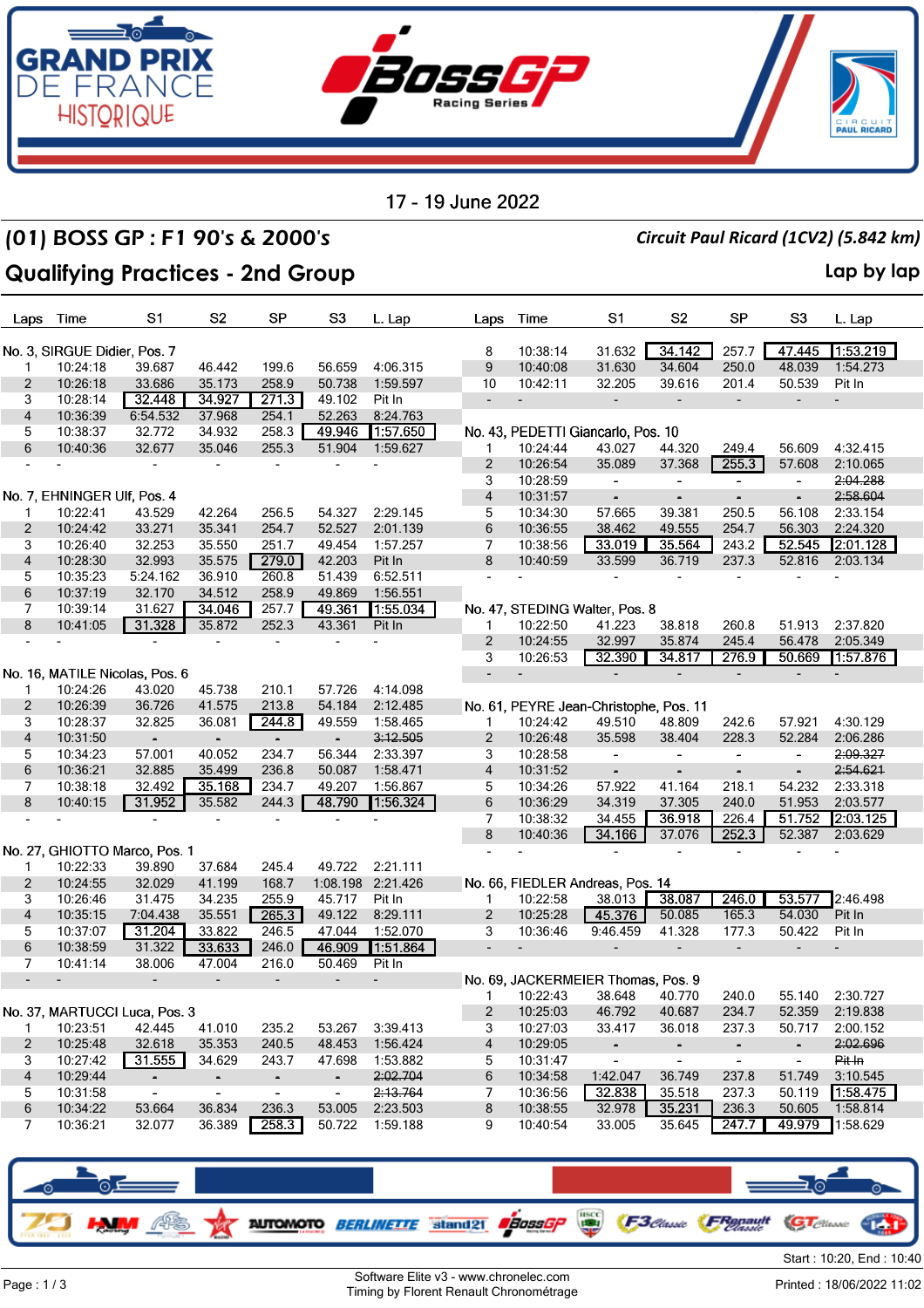

|                               |                      | (01) BOSS GP: F1 90's & 2000's               |                          |                                  |                                      |                      |      |      | Circuit Paul Ricard (1CV2) (5.842 km) |                |    |    |            |
|-------------------------------|----------------------|----------------------------------------------|--------------------------|----------------------------------|--------------------------------------|----------------------|------|------|---------------------------------------|----------------|----|----|------------|
|                               |                      | <b>Qualifying Practices - 2nd Group</b>      |                          |                                  |                                      |                      |      |      |                                       |                |    |    | Lap by lap |
| Laps                          | Time                 | S1                                           | S <sub>2</sub>           | <b>SP</b>                        | S3                                   | L. Lap               | Laps | Time | S1                                    | S <sub>2</sub> | SP | S3 | L. Lap     |
|                               |                      | No. 69, JACKERMEIER Thomas, Pos. 9           |                          |                                  |                                      |                      |      |      |                                       |                |    |    |            |
|                               |                      |                                              |                          |                                  |                                      |                      |      |      |                                       |                |    |    |            |
|                               |                      |                                              |                          |                                  |                                      |                      |      |      |                                       |                |    |    |            |
| $\mathbf{1}$                  | 10:22:40             | No. 77, MALAVASI Francesco, Pos. 2<br>35.632 | 37.516                   | 279.0                            | 51.331                               | 2:27.709             |      |      |                                       |                |    |    |            |
| 2                             | 10:24:37             | 31.536                                       | 36.151                   | 247.1                            | 49.474                               | 1:57.161             |      |      |                                       |                |    |    |            |
| 3                             | 10:26:31             | 31.817                                       | 34.666                   | 255.9                            | 47.378                               | 1:53.861             |      |      |                                       |                |    |    |            |
| 4                             | 10:28:24             | 30.872                                       | 34.334                   | 235.2                            | 48.111                               | 1:53.317             |      |      |                                       |                |    |    |            |
| 5                             | 10:31:48             | $\sim$                                       | $\sim$                   | $\blacksquare$                   | $\blacksquare$                       | 3:24.377             |      |      |                                       |                |    |    |            |
| 6                             | 10:34:14             | 58.626                                       | 37.184                   | 262.7                            | 49.457                               | 2:25.267             |      |      |                                       |                |    |    |            |
| 7                             | 10:36:07             | 31.539                                       | 33.812                   | 257.7                            | 47.941                               | 1:53.292             |      |      |                                       |                |    |    |            |
| 8                             | 10:37:59             | 31.326                                       | 33.577                   | 255.9                            | 47.344                               | 1:52.247             |      |      |                                       |                |    |    |            |
| 9                             | 10:40:30             | 38.916                                       | 52.272                   | 136.0                            | 59.441                               | Pit In               |      |      |                                       |                |    |    |            |
|                               |                      | $\qquad \qquad \blacksquare$                 |                          | $\qquad \qquad \blacksquare$     |                                      |                      |      |      |                                       |                |    |    |            |
|                               |                      |                                              |                          |                                  |                                      |                      |      |      |                                       |                |    |    |            |
|                               |                      | No. 83, GIRARDET Alain, Pos. 5               |                          |                                  |                                      |                      |      |      |                                       |                |    |    |            |
| 1                             | 10:24:26             | 40.798                                       | 44.188                   | 253.5                            | 52.130                               | 4:14.102             |      |      |                                       |                |    |    |            |
| $\overline{2}$                | 10:26:22             | 32.558                                       | 35.086                   | 239.4                            | 48.616                               | 1:56.260             |      |      |                                       |                |    |    |            |
| 3                             | 10:29:47             | $\overline{\phantom{a}}$                     | $\overline{\phantom{a}}$ | -                                | $\qquad \qquad \blacksquare$         | 3:24.913             |      |      |                                       |                |    |    |            |
| 4                             | 10:32:06             | $\overline{\phantom{a}}$                     | $\overline{\phantom{a}}$ | $\overline{\phantom{a}}$         | $\qquad \qquad \blacksquare$         | 2:18.832             |      |      |                                       |                |    |    |            |
| 5                             | 10:34:20             | 46.186                                       | 37.166                   | 256.5                            | 50.734                               | 2:14.086             |      |      |                                       |                |    |    |            |
| 6                             | 10:36:16             | 32.185                                       | 35.668                   | 246.0                            | 48.246                               | 1:56.099             |      |      |                                       |                |    |    |            |
| 7                             | 10:38:12             | 32.336                                       | 35.065                   | 238.4                            | 48.769                               | 1:56.170             |      |      |                                       |                |    |    |            |
| 8                             | 10:40:08             | 32.079                                       | 35.138                   | 243.2                            | 48.091                               | 1:55.308             |      |      |                                       |                |    |    |            |
| 9<br>$\overline{\phantom{a}}$ | 10:42:37             | 33.369                                       | 48.032                   | 136.8                            | 1:07.638<br>$\overline{\phantom{a}}$ | 2:29.039             |      |      |                                       |                |    |    |            |
|                               |                      | ٠                                            | $\overline{\phantom{a}}$ | ٠                                |                                      |                      |      |      |                                       |                |    |    |            |
|                               |                      | No. 111, GEIER Alexander, Pos. 12            |                          |                                  |                                      |                      |      |      |                                       |                |    |    |            |
| $\mathbf{1}$                  | 10:23:35             | 42.117                                       | 46.057                   | 187.1                            | 58.374                               | 3:22.513             |      |      |                                       |                |    |    |            |
| 2                             | 10:25:42             | 35.703                                       | 38.670                   | 211.7                            | 53.428                               | 2:07.801             |      |      |                                       |                |    |    |            |
| 3                             | 10:27:46             | 34.339                                       | 37.113                   | 220.8                            | 51.957                               | 2:03.409             |      |      |                                       |                |    |    |            |
| 4                             | 10:29:57             | $\overline{\phantom{a}}$                     | $\blacksquare$           | $\overline{\phantom{0}}$         | $\overline{\phantom{a}}$             | Pit In               |      |      |                                       |                |    |    |            |
| 5                             | 10:35:22             | 3:52.358                                     | 39.344                   | 220.8                            | 53.177                               | 5:24.879             |      |      |                                       |                |    |    |            |
| 6                             | 10:37:26             | 34.923                                       | 37.173                   | 226.4                            | 51.862                               | 2:03.958             |      |      |                                       |                |    |    |            |
| 7                             | 10:39:31             | 33.864                                       | 37.253                   | 225.0                            | 54.143                               | Pit In               |      |      |                                       |                |    |    |            |
|                               |                      |                                              |                          |                                  |                                      |                      |      |      |                                       |                |    |    |            |
|                               |                      |                                              |                          |                                  |                                      |                      |      |      |                                       |                |    |    |            |
|                               |                      | No. 115, HASLER Andreas, Pos. 13             |                          |                                  |                                      |                      |      |      |                                       |                |    |    |            |
| $\mathbf{1}$                  | 10:24:35             | 42.567                                       | 44.392                   | 220.4                            | 57.491                               | 4:22.657<br>2:09.868 |      |      |                                       |                |    |    |            |
| $\overline{2}$                | 10:26:44             | 36.812                                       | 38.711                   | 233.7                            | 54.345                               |                      |      |      |                                       |                |    |    |            |
| 3<br>$\overline{4}$           | 10:28:57<br>10:31:51 | $\sim$ $-$<br>$\sim$ $-$                     | $\blacksquare$<br>$\sim$ | $\blacksquare$<br>$\blacksquare$ | $\blacksquare$<br>$\sim$             | 2:12.450<br>2:54.153 |      |      |                                       |                |    |    |            |
| 5                             | 10:34:28             | 58.252                                       | 41.790                   | 220.4                            | 57.355                               | 2:37.397             |      |      |                                       |                |    |    |            |
| 6                             | 10:36:41             | 37.319                                       | 39.766                   | 220.8                            | 55.235                               | 2:12.320             |      |      |                                       |                |    |    |            |
| 7                             | 10:38:51             | 36.043                                       | 39.205                   | 217.3                            | 54.845                               | 2:10.093             |      |      |                                       |                |    |    |            |
| 8                             | 10:41:02             | 35.758                                       | 39.693                   | 215.5                            |                                      | 55.319 2:10.770      |      |      |                                       |                |    |    |            |
|                               |                      | $\overline{\phantom{a}}$                     | $\overline{\phantom{a}}$ | $\overline{\phantom{a}}$         | $\overline{\phantom{a}}$             |                      |      |      |                                       |                |    |    |            |
|                               |                      |                                              |                          |                                  |                                      |                      |      |      |                                       |                |    |    |            |
|                               |                      |                                              |                          |                                  |                                      |                      |      |      |                                       |                |    |    |            |

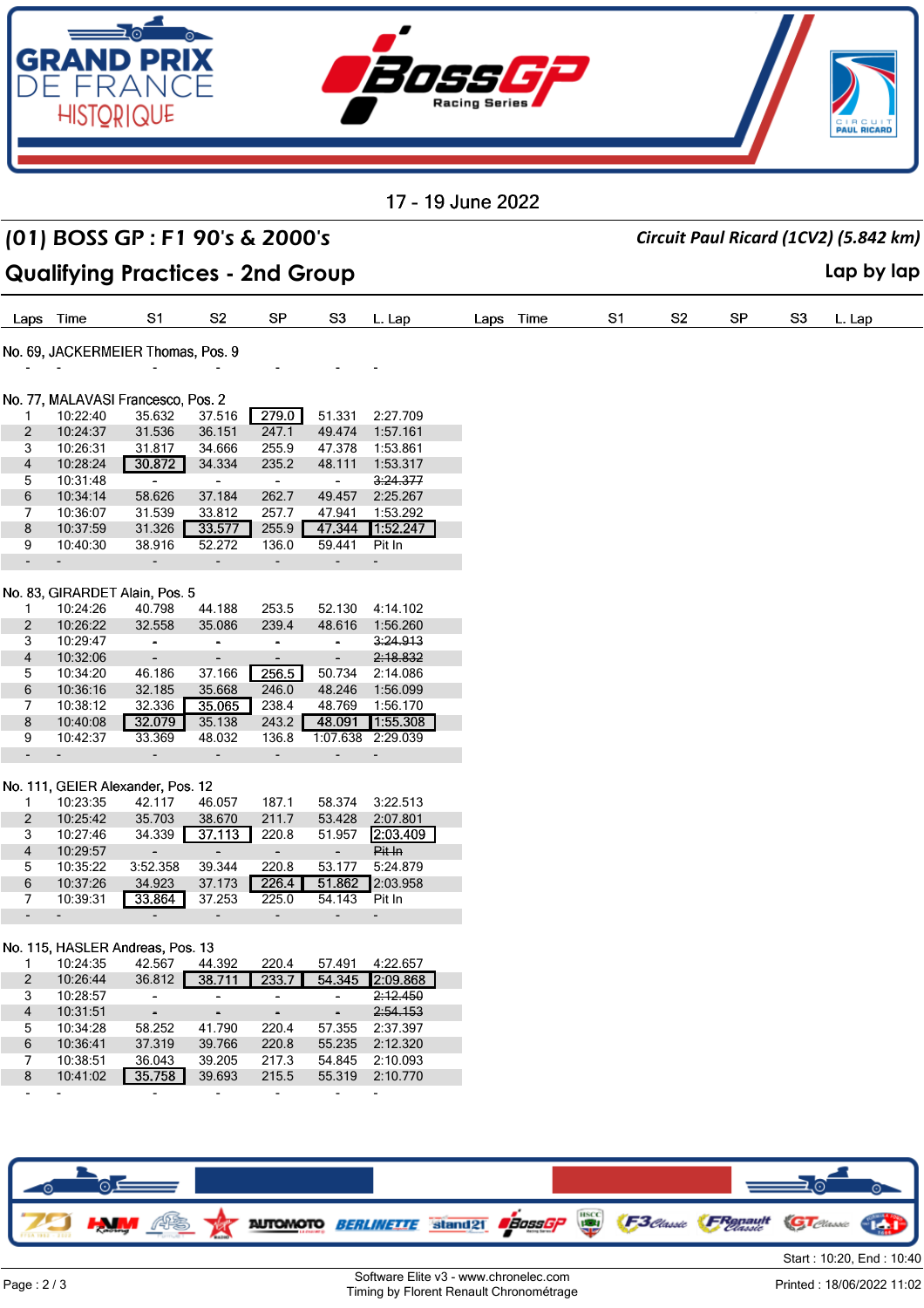

| (01) BOSS GP : F1 90's & 2000's         |                |     |  |           |     | Circuit Paul Ricard (1CV2) (5.842 km) |      |            |  |
|-----------------------------------------|----------------|-----|--|-----------|-----|---------------------------------------|------|------------|--|
| <b>Qualifying Practices - 2nd Group</b> |                |     |  |           |     |                                       |      | Lap by lap |  |
| Lans i<br>Time                          | S <sub>2</sub> | -SP |  | lans Time | S2. | -SP                                   | -83. |            |  |

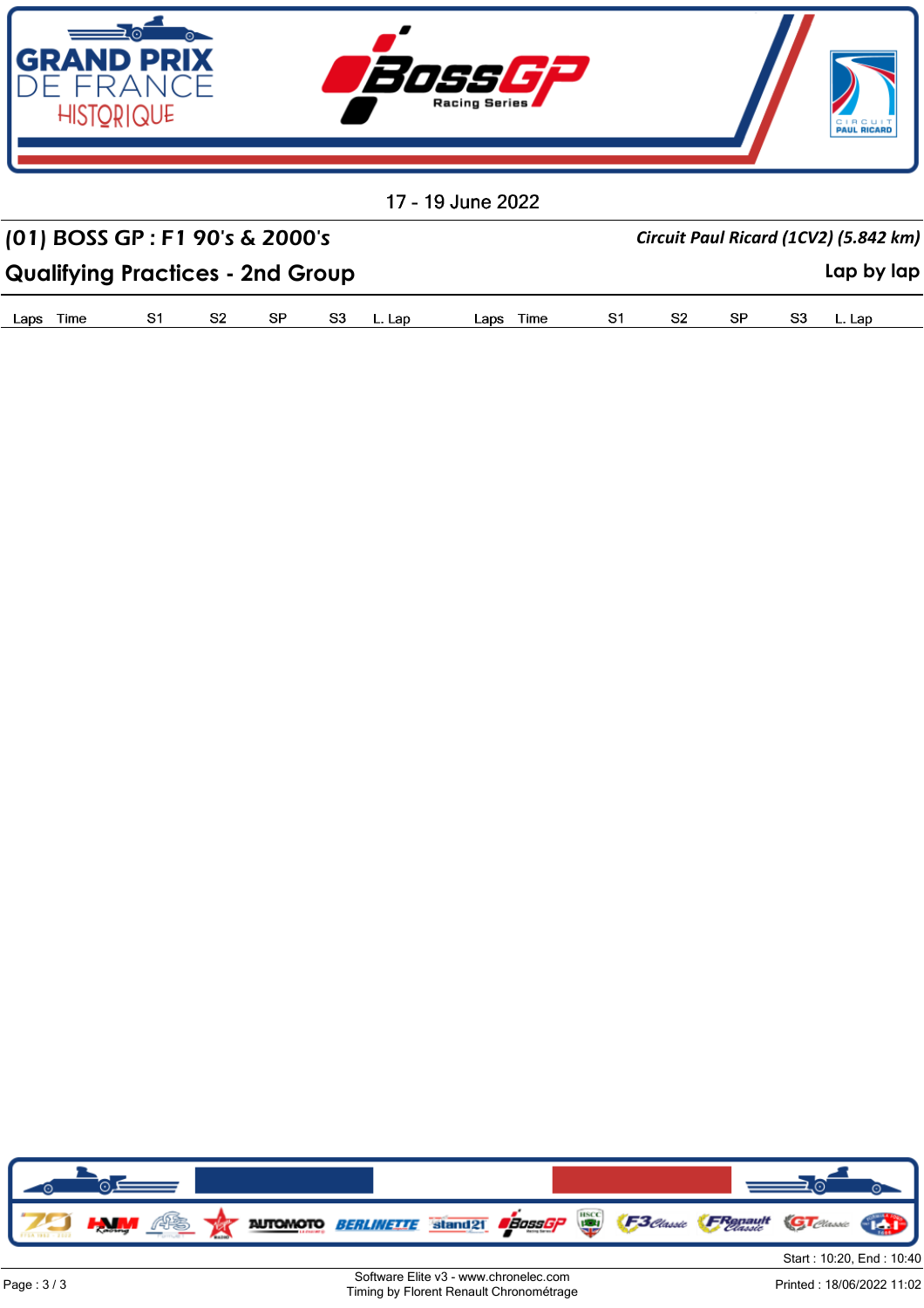

### (01) BOSS GP : F1 90's & 2000's *Circuit Paul Ricard (1CV2) (5.842 km)*

### **Qualifying Practices - 1st Group Classification on best sectors**

| Pos. | No. | Ideal L.time | B. Lap         | Gap B.Lap No. |     | Best S1 | In Lap S1 | No. | Best S2 In Lap S2 No. |     |          | Best S3 In Lap S3 | No. | Best SP In Lap SP |  |
|------|-----|--------------|----------------|---------------|-----|---------|-----------|-----|-----------------------|-----|----------|-------------------|-----|-------------------|--|
|      |     |              |                |               |     |         |           |     |                       |     |          |                   |     |                   |  |
|      |     | 1:42.953     | $1:42.953$ -   |               |     | 28.473  | - 5       |     | 30.639 5              |     | 43.841   |                   |     | 284.9 3           |  |
|      | 10  | 1:46.056     | 1:46.162       | 0.106         | 110 | 29.324  |           | 110 | 32.274 4              | 110 | 44.458   |                   | 110 | 276.2 4           |  |
|      | 51  | 1:47.537     | 1:47.772 0.235 |               | 51  | 29,600  |           | 51  | 32.844 4              | 151 | 45.093   |                   | 129 | 262.7 4           |  |
|      | 32  | 1:50.309     | 1:50.309       |               | 132 | 30.619  |           | 132 | 33.637 4              | 132 | 46.053   |                   | 151 | 260.8 4           |  |
|      | 29  | 1:51.659     | 1:51.687       | 0.028         | 29  | 30.960  |           | 29  | 33.875 4              | 29  | 46.824   |                   | 132 | 258.3 3           |  |
|      | 50  | 2:02.335     | 2:02.907       | 0.572         | 50  | 32.327  |           | 150 | 35.907 3              | 150 | 54.101 3 |                   | 150 | 251.7 3           |  |